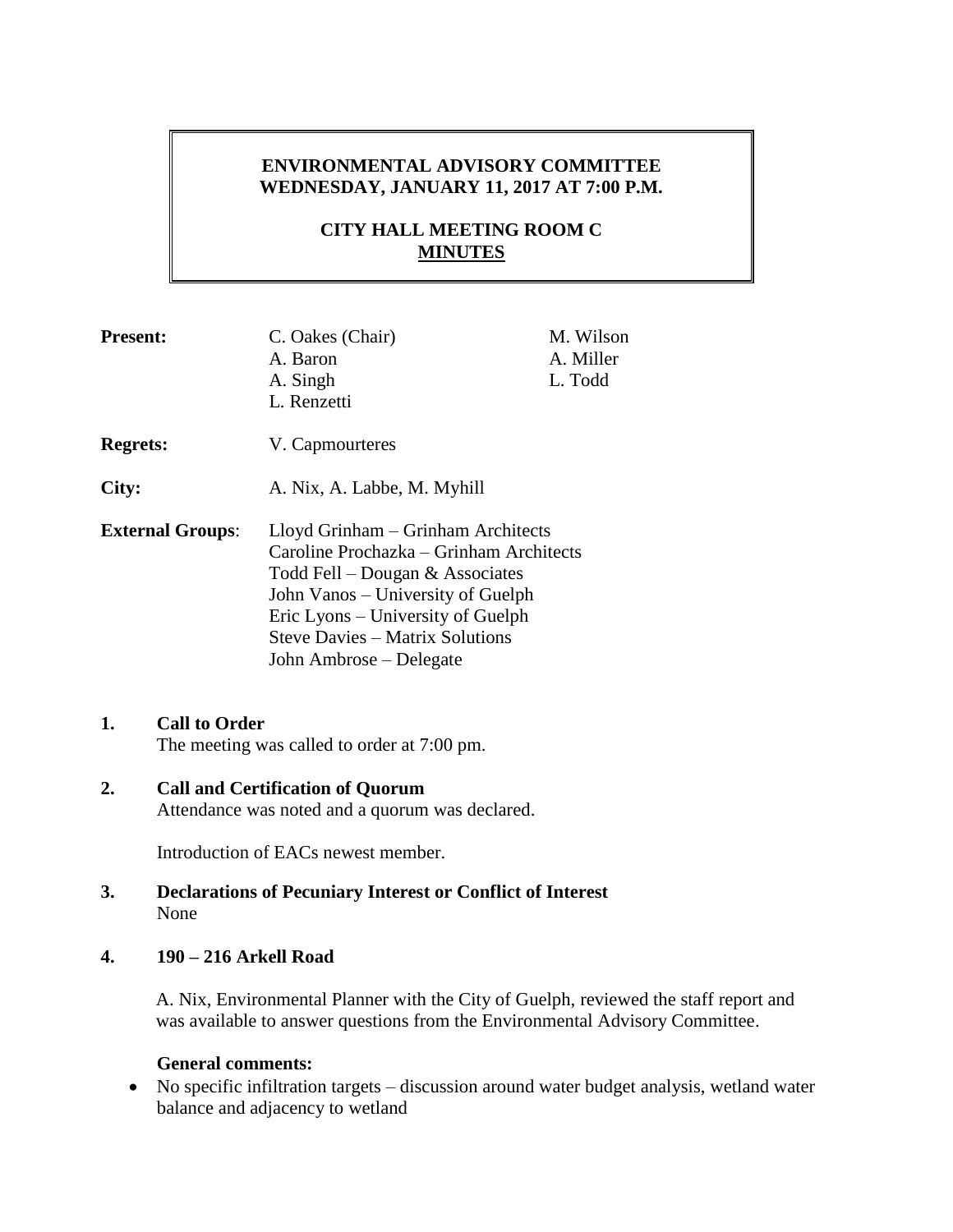## E.A.C. Minutes – January 11, 2016

- No underground parking facility or parking lot proposed at this time, development will provide parking for each on the units and will need space for visitor parking/accessible parking per the City's zoning requirements
- Questions around the driveway along the NE boundary and its removals this is being looked at in relation to multiple applications and will need to be addressed
- Development applications bordering PSW and their cumulative effects this site is one of the last around the Torrance PSW. Hopefully post construction monitoring will assist with assessing this
- Discussion around buffer analysis at Dawes Avenue needing to be in scope less than 30 metres is proposed in order to bring the road onto the site. Alignment of Dawes Ave was shifted when the adjacent land was developed in an effort to have the future road extension be outside of the wetland boundary – however the wetland limit has been revised

# **Comments from NSRI:**

- Accepts comments from the City and EAC and will address in updated TOR
- Discussion around trail network sidewalks within right of way would provide pedestrian connections which has been discussed with Parks as well
- Field surveys for significant wildlife habitat map will be provided that shows different monitoring stations and discrepancies in screening tables will be updated to include any additional surveys
- MNRF has provided a formal document for SAR snakes which will be included in updated TOR
- MTE will be completing ground water monitoring program and detailed water balance
- TOR identified tree inventory would take place 10-15 m into the edge from proposed development
- Reference 2016 Guelph District MNRF for treed habitats and bats
- MNRF Guelph District is planning to have descriptions for SAR bats in near future
- Significant wildlife habitat analysis relate rationale back to MNRFs criteria and if data cannot carry forward into EIS, rule out
- Provide consideration of impacts to features where limits extend beyond 120 metres
- Identify where SAR have been considered and type of study in terms of specific species
- In the EIS stage the trail alignment proximity to the wetland buffer and trail concept plan will be done by a landscape architect – looking at trail from trail connectivity perspective in that area and not just relying on pedestrian access

The Environmental Advisory Committee went into Committee to discuss.

# **Moved by L. Todd and seconded by L. Renzetti,**

**THAT a revised EIS TOR is provided which includes:**

- **A more detailed description of the proposed undertaking recognizing the necessary trail connections and storm water management facilities that will be part of the development;**
- **That the trail alignments clearly illustrate the proximity to the wetland and buffer area and that the preliminary design will be completed by a Landscape Architect (member of the OALA);**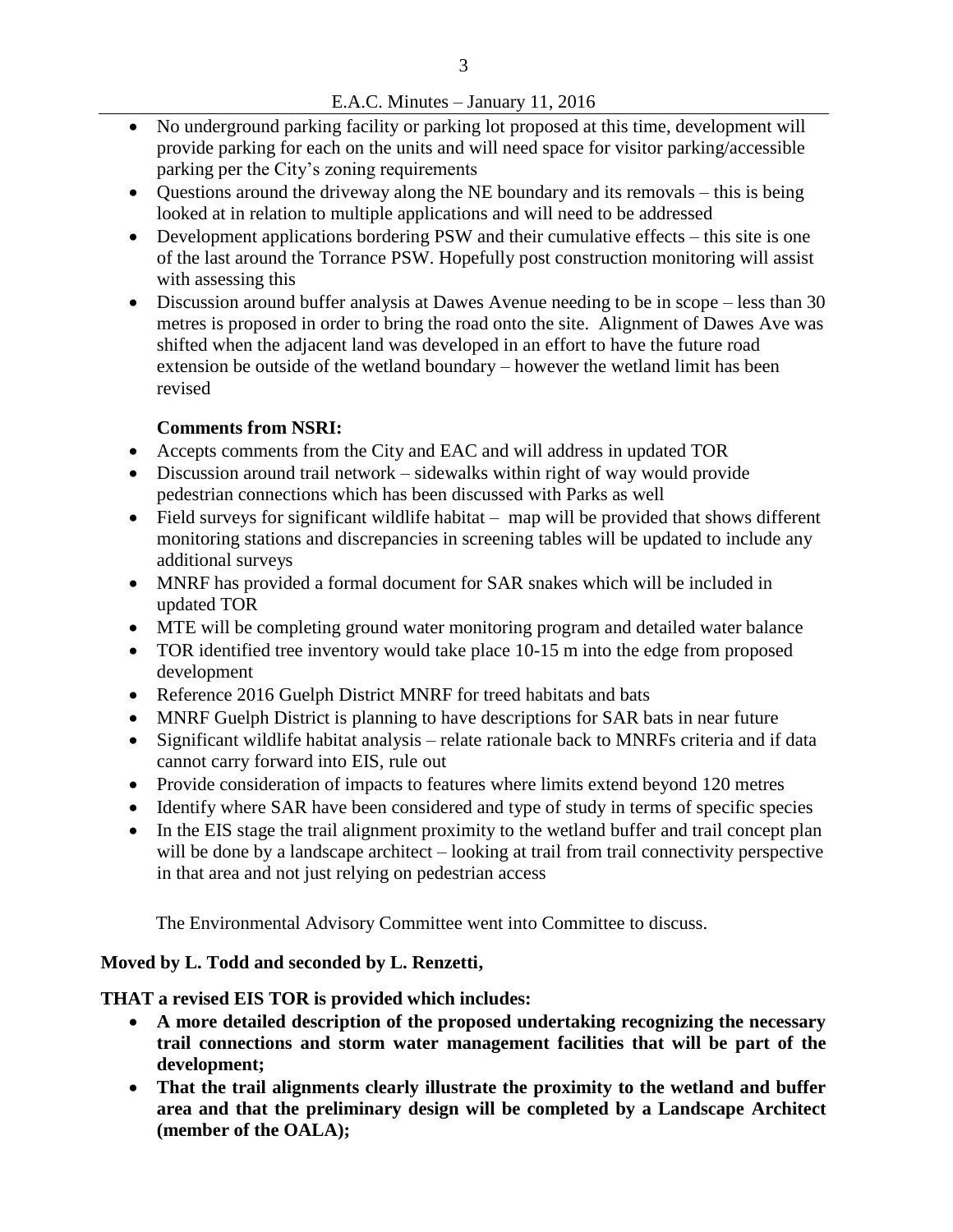#### E.A.C. Minutes – January 11, 2016

- **Clarification as it relates to the field study program including point/plot locations for amphibian, breeding bird and crepuscular bird surveys;**
- **Clarification that the EIS will include an evaluation of significance for Significant Wildlife Habitat and Habitat for Significant Species, as applicable and that this be carried into the impact assessment;**
- **Consideration for the protection of ground water functions including recharge, as well as recommendations or requirements from the Torrance Creek Subwatershed Study within the EIS; and,**
- **Identification of Opportunities for protection, enhancement and restoration of trees within the Urban Forest as part of the EIS;**
- **The use of current protocols for bat surveys (including SAR bats) of treed habitats and buildings as available from Guelph District MNRF;**
- **Clear rationale for the identification of candidate SWH that reflects MNRF's Criteria Schedules for Ecoregion 6E.**

**Motion Carried -Unanimous-**

## **5. Guelph Turfgrass Institute Relocation**

A. Labbe, Environmental Planner with the City of Guelph, reviewed the staff report and was available to answer questions from the Environmental Advisory Committee.

## **General Discussion:**

- Water balance for the original report had larger study area based on previous site plan, 2.4 hectare not within tributary catchment area
- Clarification around risk management associated with Source Water Protection and the need for a risk management and salt management plans at Site Plan stage
- Consideration of ecological value of constructed wetland SWM infrastructure is not habitat
- Compensation wetland receiving flows from SWM facility and ability to have clean water going into this
- Discussion around habitat classification provided by the MNRF

# **Comments from Dougan**:

- They will address City and EAC comments successfully
- Dr. Whitely's dataset was incomplete but his interpretation is valued and aligns with Dougan's
- Will include statement in report that data received by Dr. Whitely will not be included in analysis
- Inaccuracies in the Water Balance table  $(15, 16, 17)$  on page  $35 -$ Dougan to address
- Provide clarity around the numbers in tables,  $19, 29, 21$  on page 41
- Significant discussion around tile drainage and water balance
- Consider impacts to significant species and carry forward in adaptive monitoring plan

# **Delegation: John Ambrose**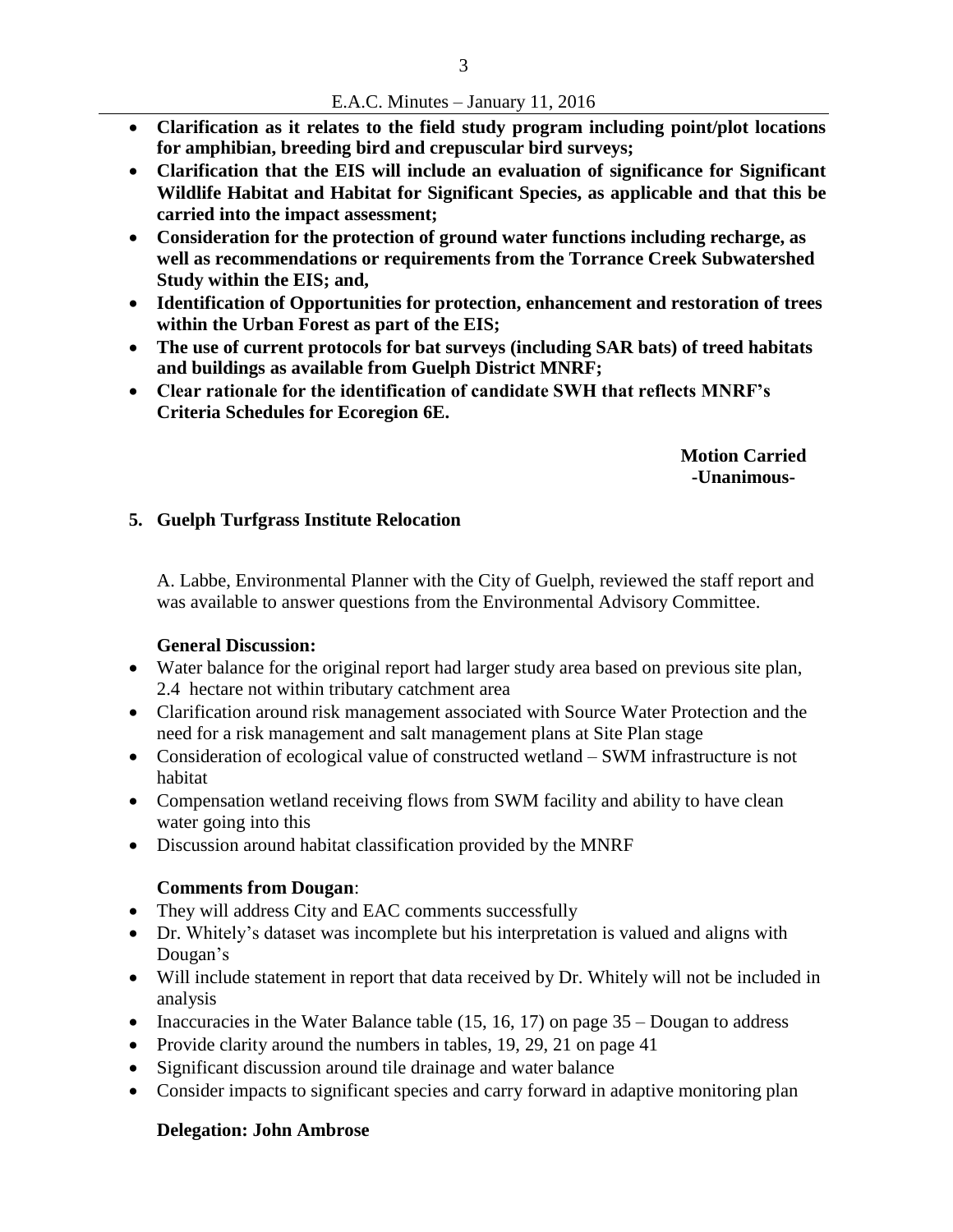- E.A.C. Minutes January 11, 2016
- Consider Barn Swallows that were nesting in equipment sheds
- Section  $6.1.4$  City should ensure this is looked after and some kind of monitoring should be put in place
- Grasslands and meadows provide significant habitat but are prime development areas what can be done to protect these?
- Weakness of institutional zoning this area is open space
- Chemicals being introduced into stream drainage are registered chemicals known to have impacts and monitoring is needed. Nutrient loading is also a concern.
- Consider wildlife managament issues that may occur due to conflicting use of turf research and arboretum, and propose measures to address them
- Consider insect control
- Consider enhancements to the stream system that goes through Arboretum

The Environmental Advisory Committee went into Committee to discuss.

## **Moved by A. Baron and seconded by L. Todd,**

## **THAT the meeting be extended past 10:00 PM**

 **Motion Carried -6 moved, 1 abstained-**

#### **Moved by L. Renzetti and seconded by A. Baron,**

**The Environmental Advisory Committee conditionally support the EIS Addendum #2 by Dougan and Associates dated November 2016, subject to the following conditions:** 

**THAT an EIS Addendum #3 is prepared in the form of a Letter Report to the satisfaction of staff which:** 

- **Clarifies the habitat restoration goal and conceptual design;**
- **Includes information regarding the impacts associated with servicing;**
- **Updates the impact analysis for water quality and quantity to include impacts and mitigation measures where it is currently indicated no impact;**
- **Clarifies how all compensation habitat will be protected long term given the universities institutional zoning;**
- **Referring to figure SK-14F that was presented at the EAC committee meeting, Jan 11, 2017, presenting the SWM strategy, EAC requests that a cost analysis be conducted to explore the opportunity to replace the SWM infrastructure (SWM facility, storm pipes, OGS, and infiltration gallery) with a strategy that uses only permeable pavers to manage stormwater;**
- **That a monitoring well be shown on the drawings, and that monitoring of the permeable pavers is a requirement;**
- **Considers expanding upon the water quality monitoring to include nutrients;**
- **Revisit numbers presented in the water balance table and include irrigation component to the tables; and**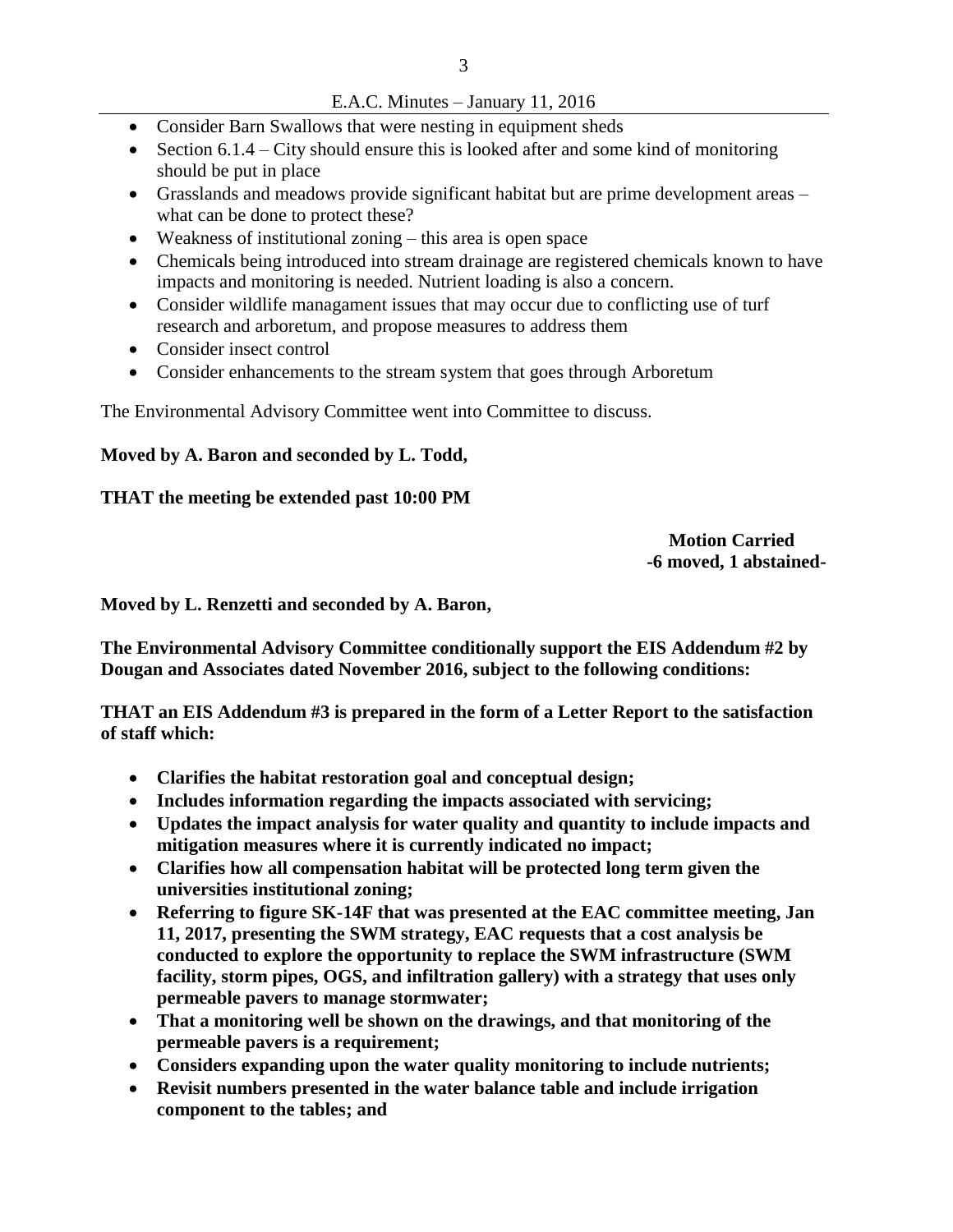**THAT an Environmental Implementation Report is prepared in support of the Site Plan application and include:** 

- **A stormwater management design brief that incorporates LID as recommended in the EIS Addendum #2;**
- **A servicing report which includes information regarding the limit of disturbance and minimizes impacts to trees along College Avenue;**
- **A detailed Tree Inventory and Preservation Plan for Phase 2 of the development and a comprehensive compensation plan which considers all phases of the development;**
- **Detailed Erosion and Sediment Control Plans;**
- **Integration of EIS recommendations onto drawings (i.e., wildlife sighting protocol, etc.);**
- **A habitat restoration plan that support mitigating/offsetting impacts to Habitat for Significant Species;**
- **Detailed Landscape Plans prepared by a member of the OALA;**
- **A detailed adaptive monitoring plan including monitoring stations, design and reporting guidelines and deadlines. The adaptive monitoring and management plan be expanded to include potential management responses to rectify potential negative impacts, verify performance targets (e.g. habitat for target species), and unforeseen negative ecological impacts;**
- **A maintenance plan for the permeable pavers, and any other LID features, developed as a requirement of the EIR; and**
- **As part of the EIR EAC requires a vegetated filter strip be designed as part of the buffer to the tributary that receives runoff from the site to release water as sheet flow.**

 **Motion Carried -6 moved, 1 abstained-**

**6. Approval of Minutes from December 14, 2016**

**Moved by L. Renzetti and seconded by A. Singh,**

**THAT the Minutes from the December 14, 2016 meeting be approved.**

**Motion Carried - 6 moved, 1 abstained-**

- **7. Correspondence & Information**
- Review EnviroGuide for next meeting
- Updated appendices for binder
- Vice chair position available
- Still working through Victoria Park Village EIR
- **8. Next Meeting-** February 8, 2017